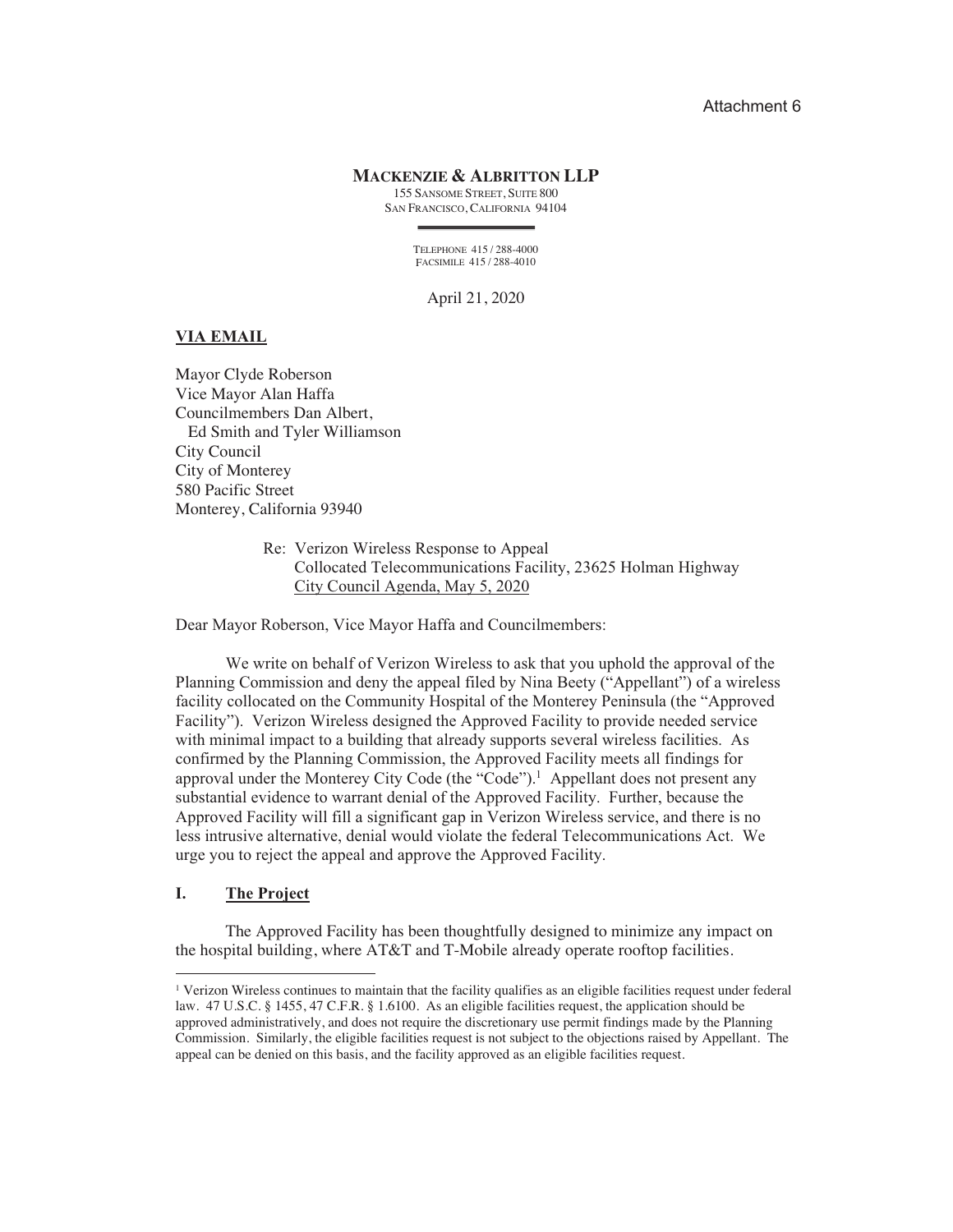Monterey City Council April 21, 2020 Page 2 of 9

Verizon Wireless proposes to place eight panel antennas in four pairs on the southern wing of the building. One pair of antennas will be fully concealed behind the parapet facing northwest toward the front of the building. A 6.25-foot wide portion of that parapet will be replaced with a radio frequency-transparent panel of identical design. Two small radio units and a surge suppressor will be placed behind these antennas, also concealed. The other three pairs of antennas will be flush-mounted to an equipment penthouse in the middle of the roof, facing northeast, southeast and southwest. Beneath those pairs, Verizon Wireless will place two small radio units and a surge suppressor, with all of this equipment painted to match the building. Verizon Wireless will place network support equipment on a 9-by-15-foot platform on the south side of the penthouse roof, which will be fully screened by the parapet.

Photosimulations of the Approved Facility are attached as Exhibit A. Reports by Hammett & Edison, Inc., Consulting Engineers, attached as Exhibit B and C, confirm that noise will fall under the Code's limits, and that radio frequency ("RF") exposure from the Approved Facility will fully comply with Federal Communications Commission ("FCC") guidelines.

#### II. The Approved Facility Satisfies All Findings for a Special Use Permit.

As confirmed by the Planning Commission's approval, the Approved Facility meets all requirements for approval of a use permit, including special findings for wireless facilities. Code  $\S$ § 38-112.4(H)(2), 38-161(A). Notably, it will not be detrimental to public health, safety or welfare, because radio frequency emissions will fall well under FCC exposure guidelines, and the facility will not be accessible to the public. The Approved Facility satisfies all development standards, including the top design preference for collocation on a building with other wireless facilities. Code § 38- $112.4(F)(1)$ . Noise emissions will meet Code guidelines because the network support equipment will be screened behind the building parapet, far from neighboring property lines.

There will be no impact to views or vistas, as the new antennas facing the hospital's front entrance will be concealed behind the parapet. The other new antennas will be painted to match the rear of the building, like nearby existing antennas, and screened by ample tree cover on the south side of the property. The Approved Facility is necessary and desirable because it will improve wireless connectivity for residents, visitors and emergency personnel, with minimal impact on the hospital building and no need for a new tower.

In sum, the Approved Facility satisfies all requirements for approval.

### III. There is Substantial Evidence for Approval, and Appellant Presents No **Substantial Evidence to Warrant Denial.**

Under the federal Telecommunications Act, a local government's denial of a wireless facility application must be based on "substantial evidence." See 47 U.S.C. §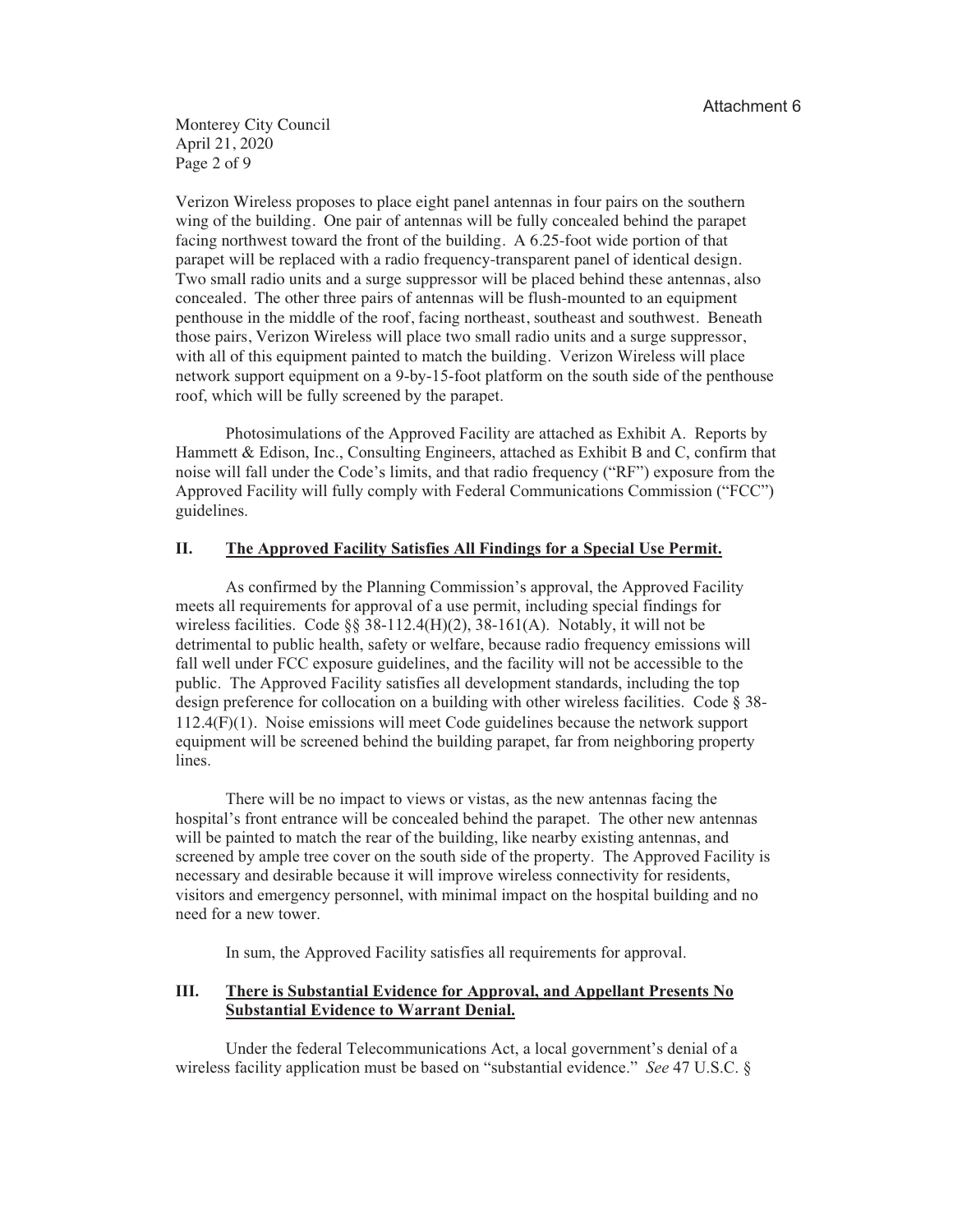Monterey City Council April 21, 2020 Page 3 of 9

 $332(c)(7)(B)(iii)$ . As interpreted under controlling federal court decisions, this means that denial of an application must be based on requirements set forth in the local code and supported by evidence in the record. See Metro PCS, Inc. v. City and County of San Francisco, 400 F.3d 715, 725 (9th Cir. 2005) (denial of application must be "authorized by applicable local regulations and supported by a reasonable amount of evidence"). While a local government may regulate the placement of wireless facilities based on aesthetics, mere generalized concerns or opinions about aesthetics or compatibility with a neighborhood do not constitute substantial evidence upon which a local government could deny a permit. See City of Rancho Palos Verdes v. Abrams, 101 Cal. App. 4th 367, 381 (2002).

As set forth above, Verizon Wireless has provided substantial evidence to show that the Approved Facility complies with all requirements for approval under the Code. Among other evidence, photosimulations demonstrate the minimal impact of Verizon Wireless's collocated antennas, either concealed behind the front parapet or on the rear of the building, painted to match. The Hammett  $\&$  Edison reports confirm that radio frequency exposure will comply with FCC guidelines, and noise emissions will fall below the Code's limits. Code  $\S$  38-111.

In contrast, Appellant has provided no evidence – let alone the substantial evidence required by federal law – to support denial of the Approved Facility. Appellant listed numerous objections, most of which are based on concern over radio frequency emissions, which cannot be a factor for denial according to federal law. Appellant also alleges deficiencies in the application submittals, the staff review process, and the CEQA exemption determination, but raises no evidence to contradict the Planning Commission's findings for approval. We respond to Appellant's various grounds for appeal below.

### $1.$ The City May Not Consider Concern over Radio Frequency **Emissions or Any Proxy Arguments.**

Appellant raises various concerns regarding radio frequency emissions from the Approved Facility. However, the federal Telecommunications Act preempts local jurisdictions from considering the environmental effects of radio frequency emissions if a wireless facility complies with FCC exposure guidelines. 47 U.S.C. § 332(c)(7)(B)(iv). For the Approved Facility, the Hammett  $&$  Edison exposure reports confirm that maximum combined exposure at ground level from the Verizon Wireless, AT&T and T-Mobile facilities will be 30 percent – or over three times below – the FCC's public exposure limit. The maximum exposure at the second floor of any nearby building will be only 6.1 percent – or over 16 times below – the FCC's public exposure limit.

Moreover, federal law also bars efforts to circumvent preemption of health concerns through proxy concerns. See, e.g., AT&T Wireless Servs. of Cal. LLC v. City of Carlsbad, 308 F. Supp. 2d 1148, 1159 (S.D. Cal. 2003) ("Thus, direct or indirect concerns over the health effects of RF emissions may not serve as substantial evidence to support the denial of an application"); Calif. RSA No. 4,  $d/b/a$  Verizon Wireless v. *Madera County*, 332 F. Supp. 2d 1291, 1311 (E.D. Cal. 2003) ("proxy for concerns about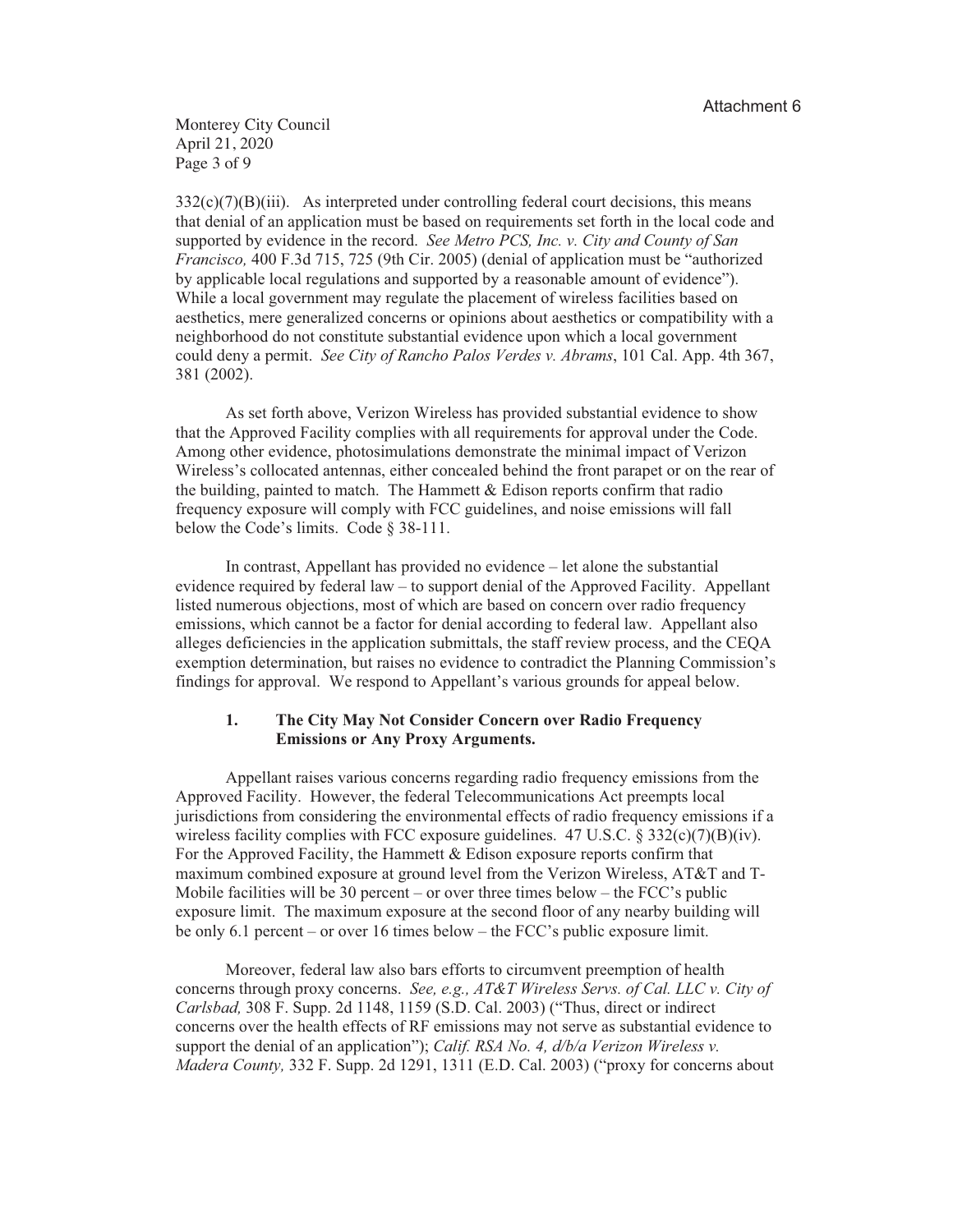Monterey City Council April 21, 2020 Page 4 of 9

possible environmental effects of RFE's...cannot provide the basis to support a decision concerning the placement or construction of a facility.")

Most of the Appellant's grounds for appeal are based on such preempted concerns over emissions. The alleged "inherent defect" in Verizon Wireless's "product" is merely a supposed effect on people who claim sensitivity to electromagnetic fields. Appellant's claims of a "taking of air rights," "interference with the public right-of-way," and "impact on open space and conservation easements" treat radio frequency emissions as a tangible object, which they are not, and imply an environmental effect from emissions, which is preempted from consideration.

The claimed violation of the Fair Housing Act is another preempted proxy concern over radio frequency emissions within homes. Appellant's insinuation that the emissions would be trespassing and a home invasion, absent any actual harm, is also mistaken. See San Diego Gas and Electric Co. v. Superior Court of Orange County (1996) 13 Cal.4th 893, 936-937 (finding that homeowners failed to state cause of action for trespass against electric utility, arising from electric and magnetic fields emitted from electric power lines, absent allegations of property damage).

Despite Appellant's attempt to link radio frequency emissions with a disability protected under the Americans with Disabilities Act (the "ADA"), that federal statue does not apply to speculative claims or unproven disabilities. See Hirmiz v. New Harrison Hotel Corp., 865 F.3d 4754 (7th Cir. 2017). While the ADA construes the definition of a disability broadly (42 U.S.C.  $\S$  12102), the definition is not limitless. The federal court of appeals acknowledged that there is "debate in the medical community over whether sensitivity to electromagnetic voltage is a physical disorder or a psychological one," but declined to extend the protections of the ADA to a plaintiff's unproven disability related to electromagnetic voltage sensitivity. *Hirmiz, supra,* 865 F.3d 475. Likewise, the World Health Organization (the "WHO") states that electrical hypersensitivity ("EHS") "has no clear diagnostic criteria and there is no scientific basis to link EHS symptoms to EMF [electromagnetic field] exposure. Further, EHS is not a medical diagnosis, nor is it clear that it represents a single medical problem."<sup>2</sup> The WHO further states that "no scientific basis currently exists for a connection between EHS and exposure to EMF." *Ibid.* Consequently, Appellant's concerns regarding protection under the ADA are not supported by law.

The topic of Verizon's insurance for paying out claims of alleged harm from emissions relates to private actions against the company, not permits approved by the City. Appellant believes that Verizon's financial filings uncover an inability to maintain and monitor its facilities, but Conditions of Approval 6, 11, and 15 require construction and maintenance in accordance with approved plans and FCC guidelines. Conditions 2 and 13 require cooperation with City inspection procedures.

<sup>&</sup>lt;sup>2</sup> WHO Electromagnetic Fields and Public Health, available at: https://www.who.int/pehemf/publications/facts/fs296/en/.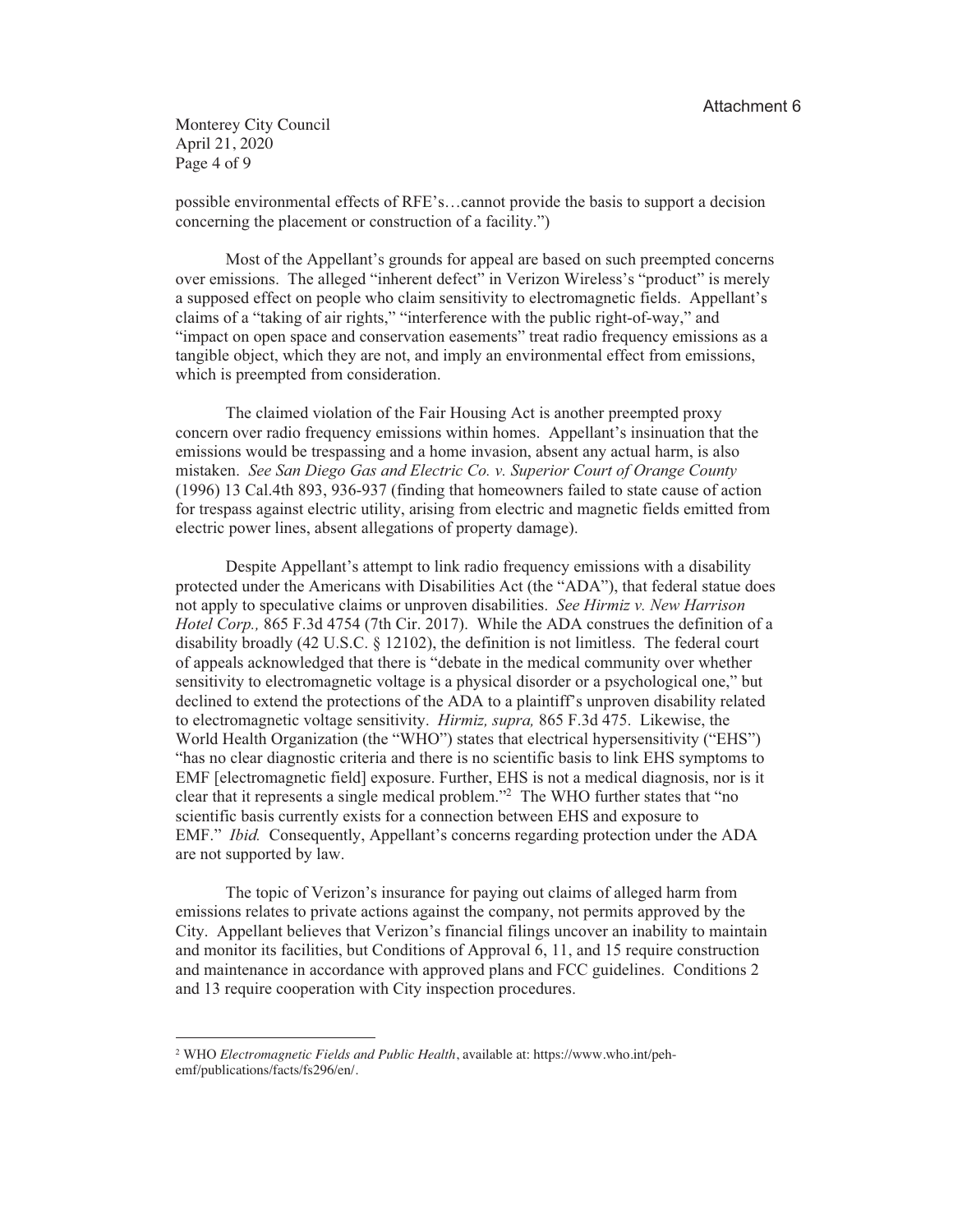Monterey City Council April 21, 2020 Page 5 of 9

In sum, Appellant's various grounds for appeal related to radio frequency emissions uncover no non-compliance with FCC exposure guidelines. Because the Approved Facility complies, those grounds for appeal are preempted from consideration by federal law, and they must be rejected.

### $2.$ Verizon Wireless's Application Materials and Staff's Analysis Provided the Commission with All Information Required to Make **Findings of Approval.**

Appellant alleges omissions in Verizon Wireless's application materials, but a hospital Vice President did in fact provide a notarized letter authorizing any applications to construct and operate a wireless facility. Verizon Wireless also provided clear photosimulations of the Approved Facility from four vantage points.

Appellant questions the accuracy of the initial Hammett & Edison RF exposure report dated January 24, 2020. Hammett & Edison provided a response letter dated April 1, 2020, attached as Exhibit D. Of note, Hammett & Edison confirmed that the exposure calculations were based on a "standard assumption that the radio equipment is operating at 100% capacity or at such lesser percentage as needed to stay within the FCC power limits applicable in each frequency band." Hammett & Edison letter, p. 2. Hammett & Edison also verified that calculations were conducted per the directions of FCC Office of Engineering Technology *Bulletin No. 65*, including considerations such as reflection factors. *Id.*, p. 3.

The City contracted CTC Technology & Energy to review the initial Hammett  $\&$ Edison exposure report. Appellant's attempts to challenge CTC's conclusions are full of misinterpretations. For example, the 160-foot distance of maximum public exposure calculated by CTC is along a line projecting parallel to the antenna centerline outward into thin air, not into any publicly accessible areas. Exposure at any building beyond (e.g., 400 feet away) would of course be well below FCC limits. While the CTC report also confirms that the Approved Facility meets FCC guidelines, the City will rely on Hammett & Edison's recommendations for compliance measures to ensure maintenance worker safety, per Conditions of Approval 15 and 16.

Appellant also attempts to discredit the Hammett & Edison noise report, but herself misconstrues the applicable standards. For example, the City's noise limits do not apply upon the hospital property where noise is produced, but on any properties receiving the noise. Code  $\S 38-111$ . The Hammett & Edison report calculated that maximum noise at the closest neighboring property line 200 feet south would be 37.1 dBA—well below the City's most restrictive limit of 55 dBA.

Appellant claims there are wireless and other telecommunication services available in the hospital building, obviating the need for Verizon Wireless's facility. However, the Montage Health Director of Facilities Planning, Bret Silvestri, testified to the Planning Commission that the company asked Verizon Wireless to install a facility "at the request of doctors, staff, patients and visitors who have had very poor if any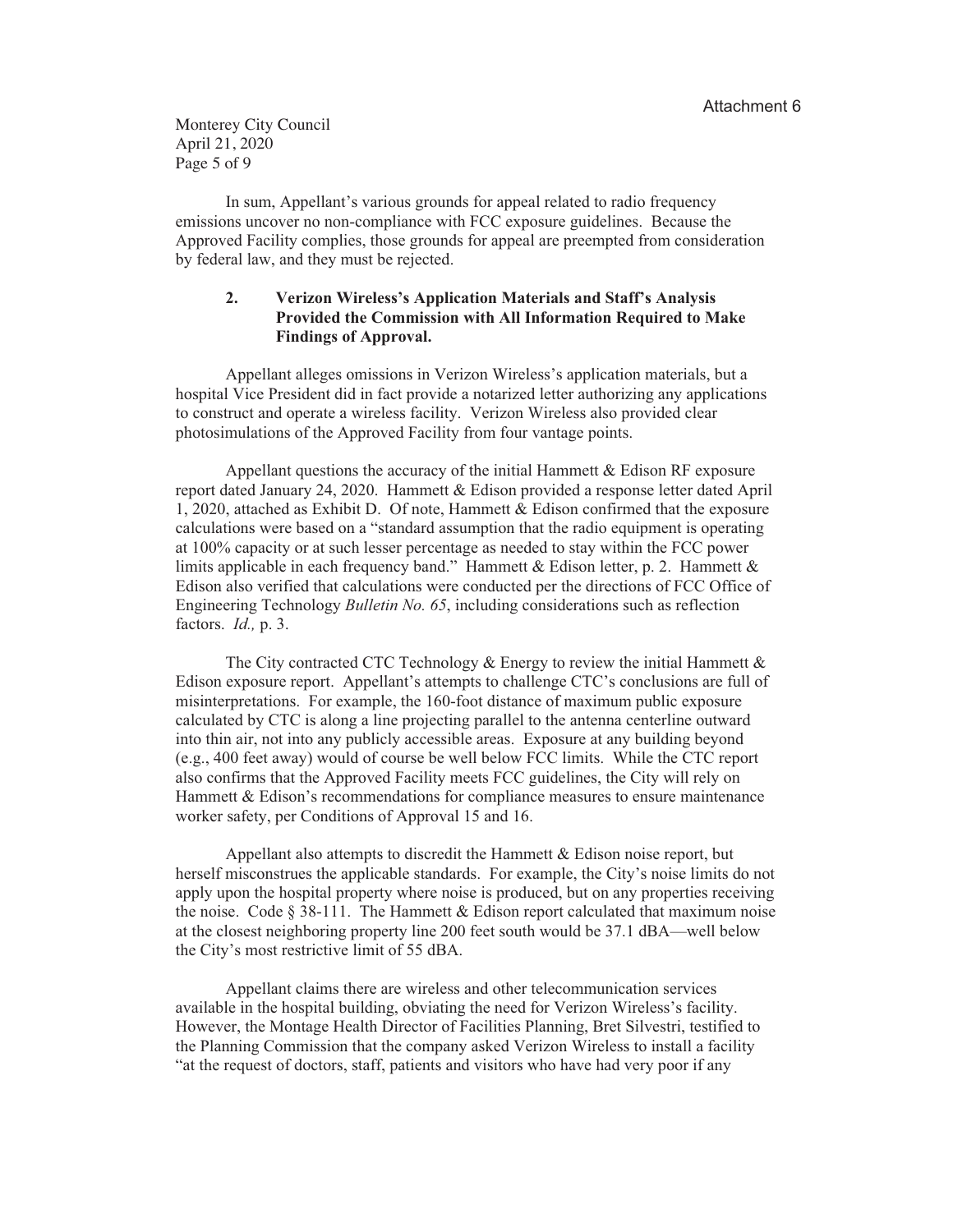Monterey City Council April 21, 2020 Page 6 of 9

reception for Verizon inside the hospital."<sup>3</sup> Verizon Wireless engineers have confirmed this lack of reliable service, determining there is a significant gap in Verizon Wireless's LTE service coverage in the area, as described below.

Appellant is concerned that staff did not describe the 2017 use permits for  $AT&T$ and T-Mobile as "equipment upgrades," but offers no reason why those approved permits impact findings of approval for Verizon Wireless's collocation. In fact, the 2017 permits confirm that the existing wireless facilities on the hospital were legally constructed and modified over time.

As to location preferences, the City's wireless code does not address Planned Community zones, such as the hospital's zone. The Approved Facility is not in a discouraged open space, residential or overlay zone, and it meets the City's top design preference for collocation on a building.

Ultimately, Verizon Wireless and City staff ensured that the Planning Commission received all information relevant to the findings for approval, and Appellant's charges regarding the application process must be rejected.

### $3<sub>1</sub>$ The Planning Commission Properly Determined that the Approved **Facility Is Exempt from CEQA.**

Appellant challenges the exemption from the California Environmental Quality Act ("CEQA") granted by the Planning Commission. The Approved Facility qualifies for a Class 3 categorical exemption, which applies to new construction of small facilities or structures. Courts have consistently upheld the application of the Class 3 exemption to a wide variety of wireless and telecommunications projects. See Don't Cell Our Parks v. City of San Diego (2018) 21 Cal.App.4th 338 (faux tree telecommunications pole in public park); Aptos Residents Ass'n v. County of Santa Cruz (2018) 20 Cal.App.5th 1039 (10 microcell transmitter units on existing utility poles); *Robinson v. City and County of* San Francisco (2012) 208 Cal.App.4th 950 (40 wireless equipment cabinets on existing utility poles); San Francisco Beautiful v. City and County of San Francisco (2014) 226 Cal.App.4th 1012 (726 new utility cabinets on public sidewalks).

The CEQA Guidelines provide examples of the Class 3 exemption, including multi-family residential structures; a store, motel, office, restaurant or similar structure not exceeding 2,500 square feet in floor area; and in urbanized areas, up to four commercial buildings, not exceeding 10,000 square feet in floor area. 14 Cal. Code Regs. § 15303. The Approved Facility has a much smaller footprint than these examples, with only a 135 square foot equipment platform, four small antenna lease areas and cable connections on the roof of an existing building. Appellant claims the Approved Facility

<sup>&</sup>lt;sup>3</sup> Planning Commission Video, March 10, 2020, available at

https://videoplayer.telvue.com/player/m\_3HX6961GRMsvkqSCdwmGeJ8rwpRZrR/media/548250?autostar t=true&showtabssearch=true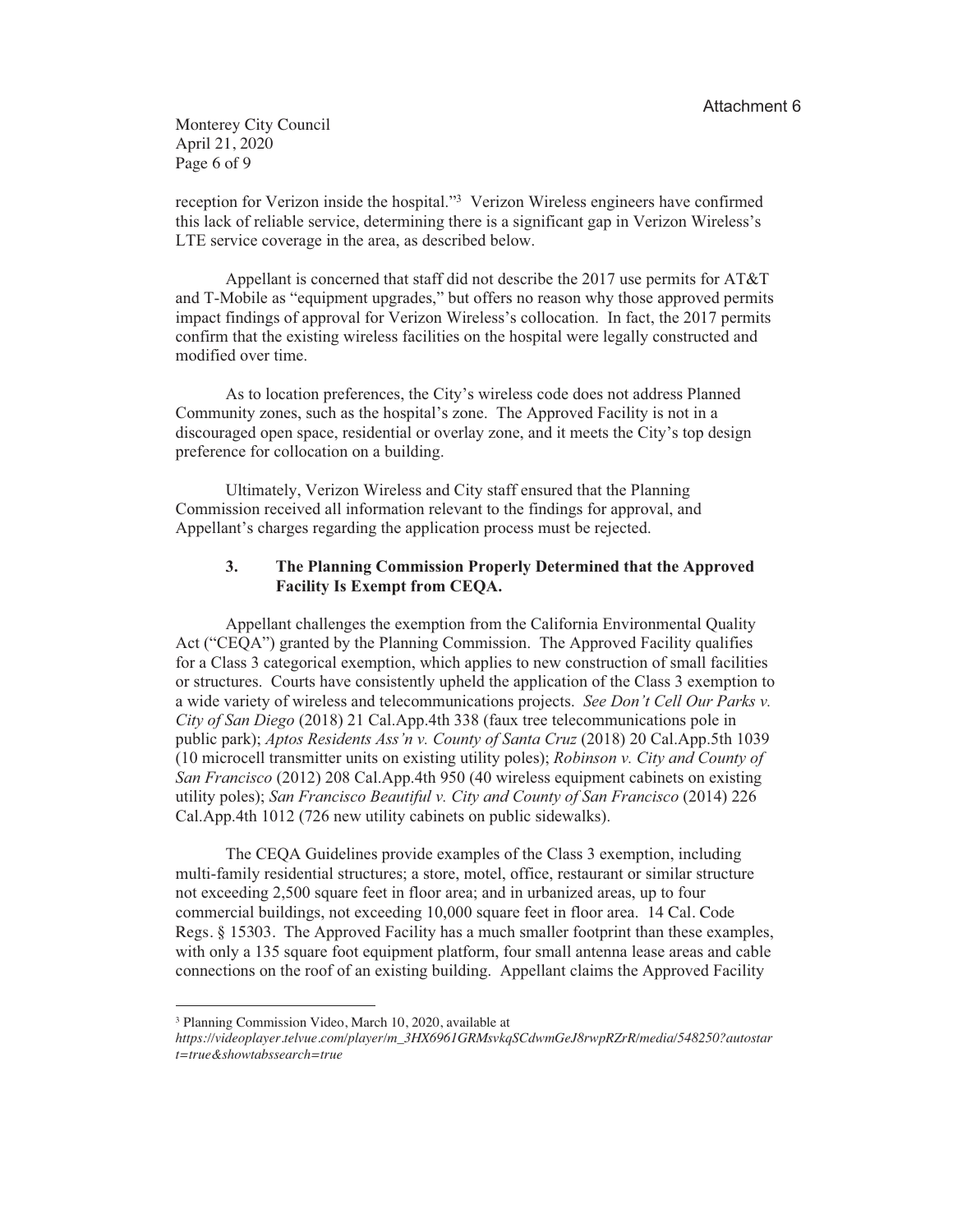Monterey City Council April 21, 2020 Page 7 of 9

is not small because of its radiation coverage (a preempted reference to its radio frequency emissions), but emissions are irrelevant to the Approved Facility's physical footprint.

Finally, Appellant claims that exceptions to the Class 3 exemption preclude its use. 14 Cal. Code Regs. § 15300.2(b). Specifically, Appellant references a "sensitive pine forest" and "cumulative exposure," alluding to environmental effects of radio frequency emissions. The City's consideration of radio frequency emissions is preempted by federal law, as described above. Appellant also cites "unusual circumstances such as a cybersecurity event," a vague, speculative claim lacking substantial evidence. In contrast, when recommending the Class 3 exemption, staff listed six possible exceptions in the Planning Commission resolution of approval and described why they do not apply.

Additionally, contrary to Appellant's assertion, Government Code Section 65850.6 does not apply to the Approved Facility. Verizon Wireless did not seek approval pursuant to that state law, which establishes an optional, not mandatory, collocation permit process.

Appellant also misconstrues the California Building Code to claim that the Approved Facility violates accessibility requirements. Because it is machinery space frequented only by maintenance personnel, the hospital rooftop is not publicly accessible, and therefore exempt from accessibility requirements. California Building Code  $\S$  11B-203.5.

In sum, Appellant raises no grounds for appeal that constitute substantial evidence to deny the Approved Facility. In contrast, Verizon Wireless has provided ample evidence that the Approved Facility complies with all City requirements. The appeal must be rejected.

#### IV. Approval is Required To Avoid an Unlawful Prohibition of Service.

A local government's denial of a permit for a wireless facility violates the "effective prohibition" clause of the federal Telecommunications Act if the wireless provider can show two things: (1) that it has a "significant gap" in service; and (2) that the proposed facility is the "least intrusive means," in relation to the land use values embodied in local regulations, to address the gap. See T-Mobile USA, Inc. v. City of Anacortes, 572 F.3d 987 (9th Cir. 2009).

If a provider proves both elements, the local government *must* approve the facility, even if there is substantial evidence to deny the permit under local land use provisions (which there is not in this case). This is because the provider has met the requirements for federal preemption; i.e., denial of the permit would "have the effect of prohibiting the provision of personal wireless services." 47 U.S.C. § 332(c)(7)(B)(1)(ii); T-Mobile y. Anacortes, 572 F.3d at 999. To avoid such preemption, the local government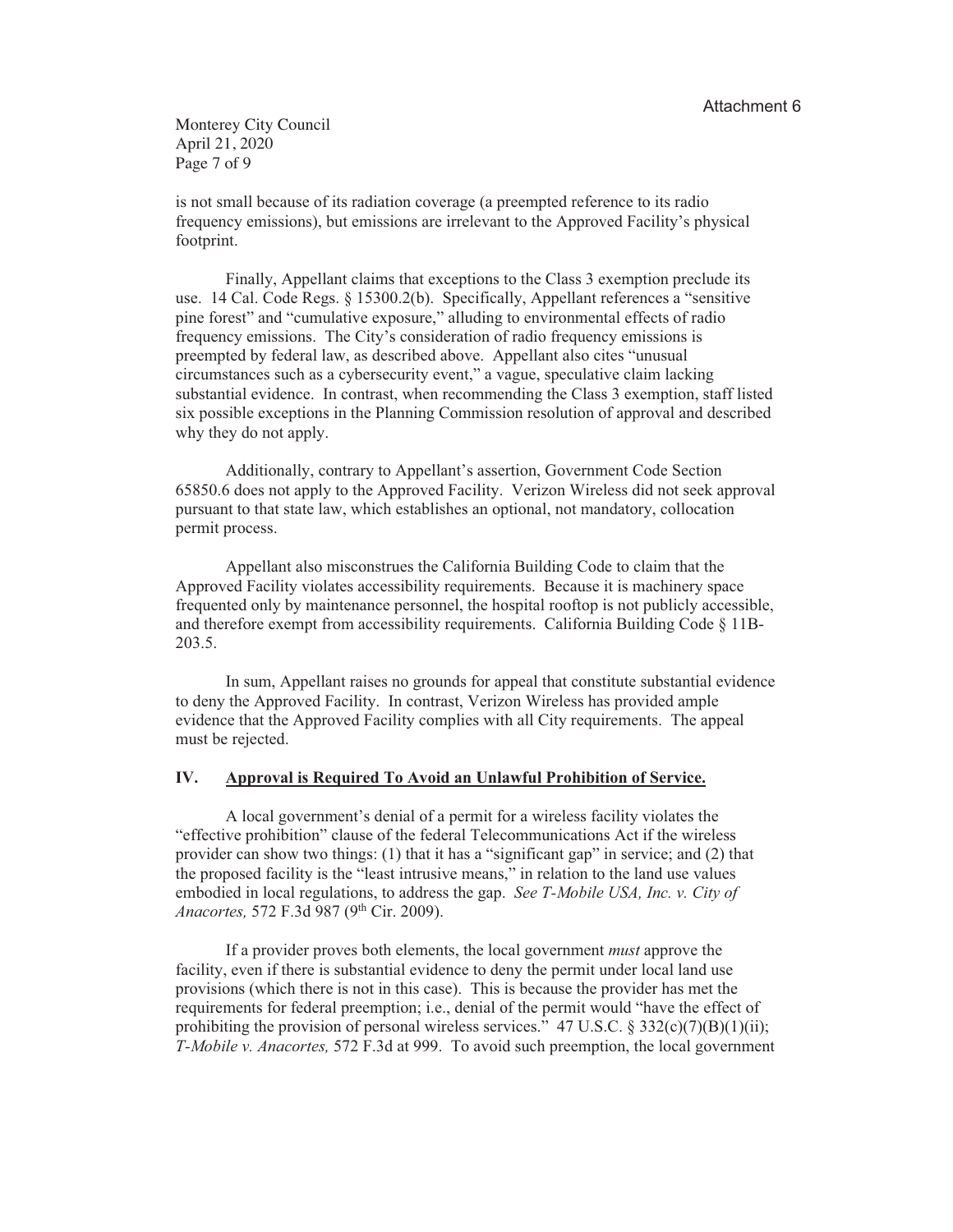Monterey City Council April 21, 2020 Page 8 of 9

must show that another alternative is available, technologically feasible, and less intrusive than the proposed facility. *T-Mobile v. Anacortes*, 572 F.3d at 998-999.

#### Verizon Wireless Has Demonstrated a Significant Gap in Service.  $\mathbf{A}$ .

Verizon Wireless has identified a significant gap in service in the south Monterey area. The significant gap is described in the *Engineering Necessity Case* prepared by Verizon Wireless engineer Dewayne Bonham, attached as Exhibit E. As shown through the coverage maps, there is a significant gap in Verizon Wireless LTE service coverage at the hospital and in surrounding areas that will be served by the Approved Facility. According to the Verizon Wireless engineers, the Approved Facility will provide reliable LTE service to an area of 1.9 square miles. This will include 1.3 square miles of reliable in-vehicle service, notably where lacking along a 0.5 mile stretch of Highway 1 with 52,000 vehicle trips per day,<sup>4</sup> as well as along portions of Holman Highway. The Approved Facility also will provide new in-building service in the vicinity of the hospital.

The best server maps in the Necessity Case show a lack of dominant signal near the hospital and areas south and west. This is because the facility to the south currently serving the area, Verizon Wireless's Lobos Ridge facility, is five miles distant, above Point Lobos. Its dominant signal, shown in yellow, red and purple on the best server map, is weak in the gap area due to that great distance, and intermixed with signal from nearby facilities. This compromises performance for customer handsets, including those in transit. The Approved Facility, shown in shades of green, will provide strong new dominant signal to the gap area and relieve the distant Lobos Ridge facility, improving network performance in a greater area.

### **B.** The Approved Facility is the Least Intrusive Means To Fill the **Significant Gap in Service.**

In an effort to address the significant gap, Verizon Wireless followed the Code's top preference for wireless facility placement by collocating on a building with other wireless facilities. Code § 38-112.4(F)(1). As noted, the Approved Facility is not in a discouraged location. Code § 38-112.4(F)(3). Other collocation options in the vicinity are infeasible to serve the gap. According to the City's wireless facilities map, the closest in the City is at 1425 Munras Avenue, but not only is that site is too distant at 0.7 miles northeast, it is directly across Soledad Drive from Verizon Wireless's existing Munras & Via Arboles facility and would duplicate its coverage. Another facility at 620 Devisadero Street is even further, 1.8 miles north, and beyond Verizon Wireless's existing Huckleberry Hill facility 0.75 miles northwest in the County.

Consideration off an internal "DAS" antenna system for the building was determined to be infeasible based on hospital requirements, interruptions to hospital's primary care objectives and ongoing maintenance issues. A DAS system could not

<sup>&</sup>lt;sup>4</sup> CalTrans 2017 Traffic Volumes, Route 1.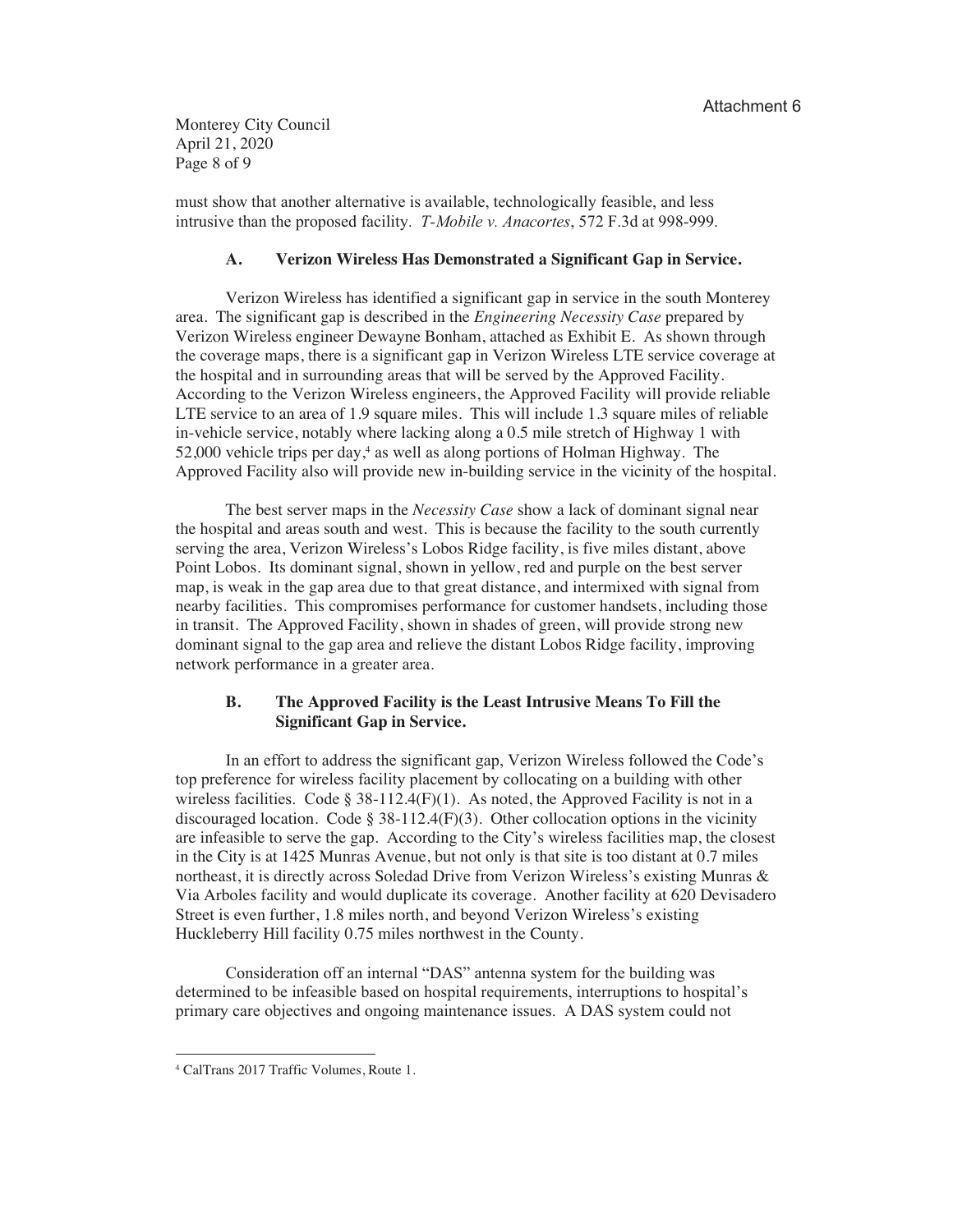Monterey City Council April 21, 2020 Page 9 of 9

provide service beyond the hospital building to the broad area that lacks Verizon Wireless service, described above.

In short, Verizon Wireless has identified a significant gap in coverage and has shown that the Approved Facility is the least intrusive means to address it, based on the values expressed in City regulations. Under these circumstances, Verizon Wireless has established that denial of the Approved Facility would constitute an unlawful prohibition of service.

# Conclusion

Verizon Wireless has worked diligently to identify the ideal location and design for a new facility to serve the south Monterey area. As confirmed by the Planning Commission, the Approved Facility meets all findings for approval under the Code. Appellant raises no substantial evidence to contradict this approval. Ensuring reliable Verizon Wireless service in Monterey is critical to residents and visitors as well as emergency service personnel. We strongly encourage you to affirm the Planning Commission's approval, and to deny the appeal.

Very truly yours, .<br>Paul B. Albritton

cc: Christine Davi, Esq. Kimberly Cole

# **Schedule of Exhibits**

- Exhibit A: Photosimulations
- Exhibit B: Noise Report by Hammett & Edison, Inc., December 11, 2019
- Exhibit C: Radio Frequency Exposure Report by Hammett & Edison, Inc., January 24, 2020
- Exhibit D: Letter from Hammett & Edison, Inc. Responding to Appellant Inquiries, April 1, 2020
- Exhibit E: Engineering Necessity Case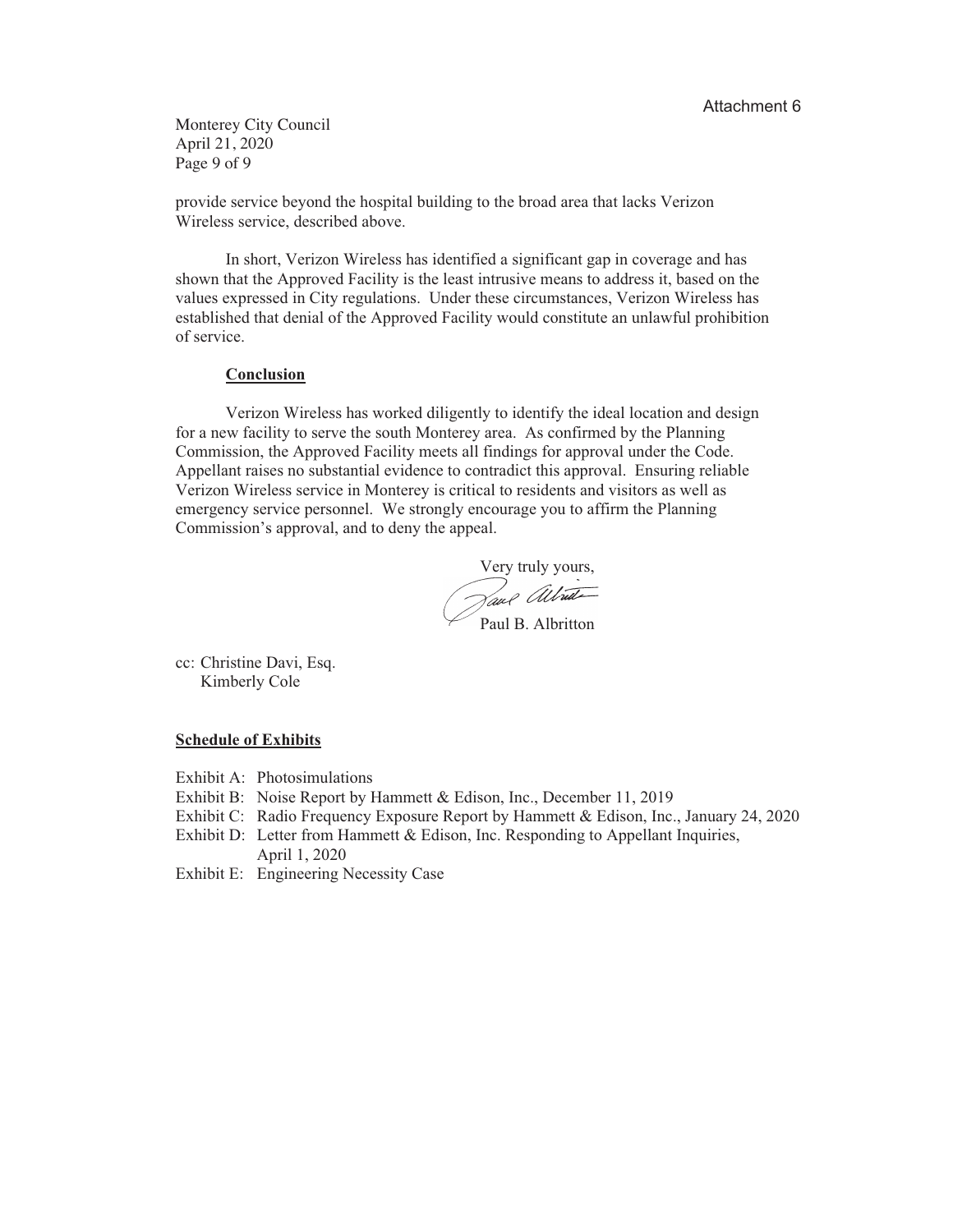

WILLIAM F. HAMMETT, P.E. RAJAT MATHUR, P.E. ROBERT P. SMITH. IR. ANDREA L. BRIGHT, P.E. NEIL J. OLIJ, P.E. MANAS REDDY, P.E. BRIAN F. PALMER M. DANIEL RO

ROBERT L. HAMMETT, P.E. 1920-2002 EDWARD EDISON, P.E. 1920-2009

DANE E. ERICKSEN, P.E. CONSULTANT



# BY EMAIL BEN.HACKSTEDDE@SEQUOIA-DS.COM

April 1, 2020

Mr. Ben Hackstedde Sequoia Deployment Services, Inc. 22471 Aspan Street, Suite 290 Lake Forest, California 92630

Re: Appeal against approval of Verizon proposal at 23625 Holman Highway, Monterey

Dear Ben:

As requested, we have reviewed the Appeal filed March 13, 2020, against the approval by the Monterey City Planning Commission for a new Verizon Wireless base station, to be located at 23625 Holman Highway, Monterey. The Appellant raises several questions about our two reports submitted as part of the application and this letter provides responses to those issues, separated by topic: Radio Frequency ("RF") Exposure Conditions, and Acoustic Noise.

## **Assessment of RF Exposure Conditions**

Summary Response: The applicant must comply with the Federal RF exposure limits (Condition of Approval #1), must comply with our recommended compliance measures (Condition of Approval #15), and must confirm by survey measurements before regular operation commences that the facility complies (Condition of Approval #16).

Here are responses in turn to the particular arguments made by the Appellant:

- Health statements he's not qualified to make as an engineer and that are false:
	- p. 1 "prudent margin of safety for all persons"
	- p. 4 "need not for this reason cause a significant impact on the environment"
	- Figure 1 statements include "intended to provide a prudent margin of safety for all persons, regardless of age, gender, size, or health".

He hasn't provided any evidence for his claim of "safety for all persons". "All" equals 100%. I'm told the engineering paradigm works in tolerances and never deals in 100%

The language at Page 1 and Figure 1 are echoed on the FCC Website:\* "The exposure guidelines are based on thresholds for known adverse effects, and they incorporate prudent margins of safety." On Page 4, the statement simply acknowledges the Congressional preemption of local jurisdictions' authority to regulate RF exposure levels; that is, if a facility meets the Federal standards, then it is not causing a significant impact on the environment due to RF exposure conditions.

Web: www.h-e.com · mail@h-e.com

https://www.fcc.gov/engineering-technology/electromagnetic-compatibility-division/radio-frequencysafety/faq/rf-safety

Delivery: 470 Third Street West . Sonoma, California 95476 Telephone: 707/996-5200 San Francisco • 707/996-5280 Fax • 202/396-5200 D.C.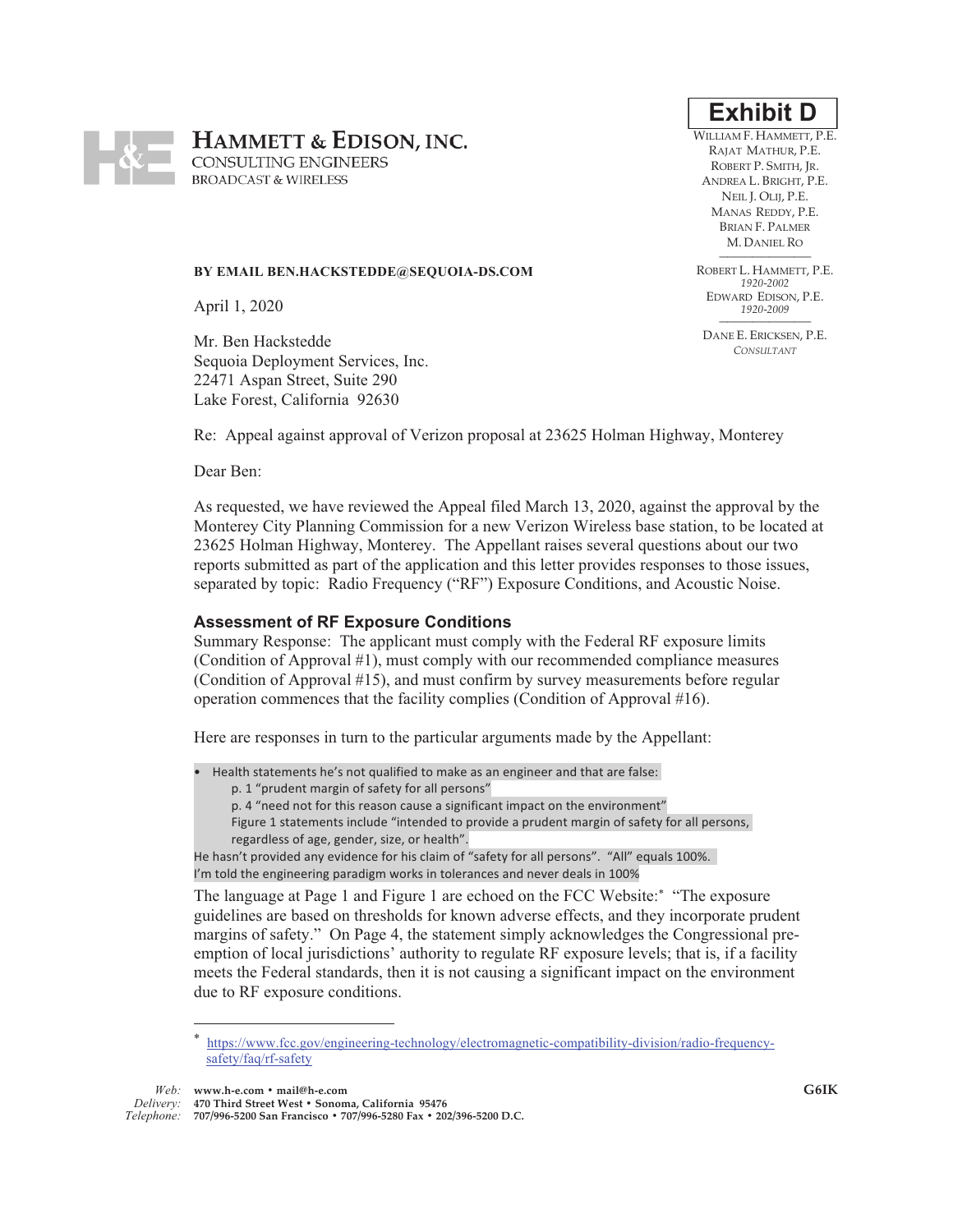Mr. Ben Hackstedde, page 2 April 1, 2020

• AT&T and T-Mobile antennas are 'assumed to be' certain makes and models. This is inadequate for the purposes of accurate required assessment of cumulative effects.

The current operating specifications for the other carriers' facilities are not known to us, so (quoting from our report) "For the limited purpose of this study," we assumed typical operating conditions that the carriers have utilized at other sites. As noted in the Summary Response above, the exposure level measurements required before the Verizon facility begins regular operation are cumulative, including the contributions all nearby sources; it is the total, cumulative exposure levels that must comply with the Federal limits.

• p. 3, #3 He did not provide as required "A clear identification of areas, both vertically and horizontally, where exposure levels will exceed FCC standards for general public and occupational exposure" (from Checklist). Figure 3 has only limited horizontal information. The city's consultant CTC provided a model of emissions but only the pattern, not the radiation levels or distance at which radiation exceeds FCC limits.

Our report at Item 3 states maximum calculated horizontal distances of 145 and 60 feet to the public and occupational limits, respectively. Figure 3 provides a clear indication of those distances as they apply vertically for persons who may be working in different areas on the roof. As noted in the Summary Response above, the recommended compliance measures must be implemented prior to regular operation of the new facility.

• It doesn't appear that he actually measured current onsite outdoor or indoor RF exposure levels to provide current cumulative levels or to demonstrate that there is 'no service' in the hospital or 'poor service' on the ground.

We made no measurements of signal levels and therefore made no statement regarding the quality of service presently provided or proposed to be provided. As noted in the Summary Response above, the exposure level measurements required before the Verizon facility begins operation will include all nearby sources; it is the total exposure levels that must comply with the Federal limits.

• He doesn't include hospital Wi-Fi, other wireless technology on site, and emergency communication antennas in his non-measured calculations.

Due to the low power characteristics and localized nature of the sources listed, they do not contribute significantly to RF exposure levels at ground, buildings nearby, or on the roof, in terms of compliance with the Federal standard. As noted in the Summary Response above, the exposure level measurements required before the Verizon facility begins regular operation will include all nearby sources; it is the total, cumulative exposure levels that must comply with the Federal limits

• He gave maximum RF exposure of 0.16 mW/cm2, or 29% of public exposure limit for proposed operation, but he did not state whether this proposed operation is 100% of capacity of the radio and antenna units. When asked at the PC hearing, the applicant asserted it was. For another Sequoia Deployment Services/Verizon project in Pacific Grove, he did not disclose in the RF report that the exposure calculations for "proposed" operation were based on operating at 50% capacity nor did the applicant disclose this until the hearing.

As noted in our report, the calculations are based on several conservative factors, including the standard assumption that the radio equipment is operating at 100% capacity or at such lesser percentage as needed to stay within the FCC power limits applicable in each frequency band.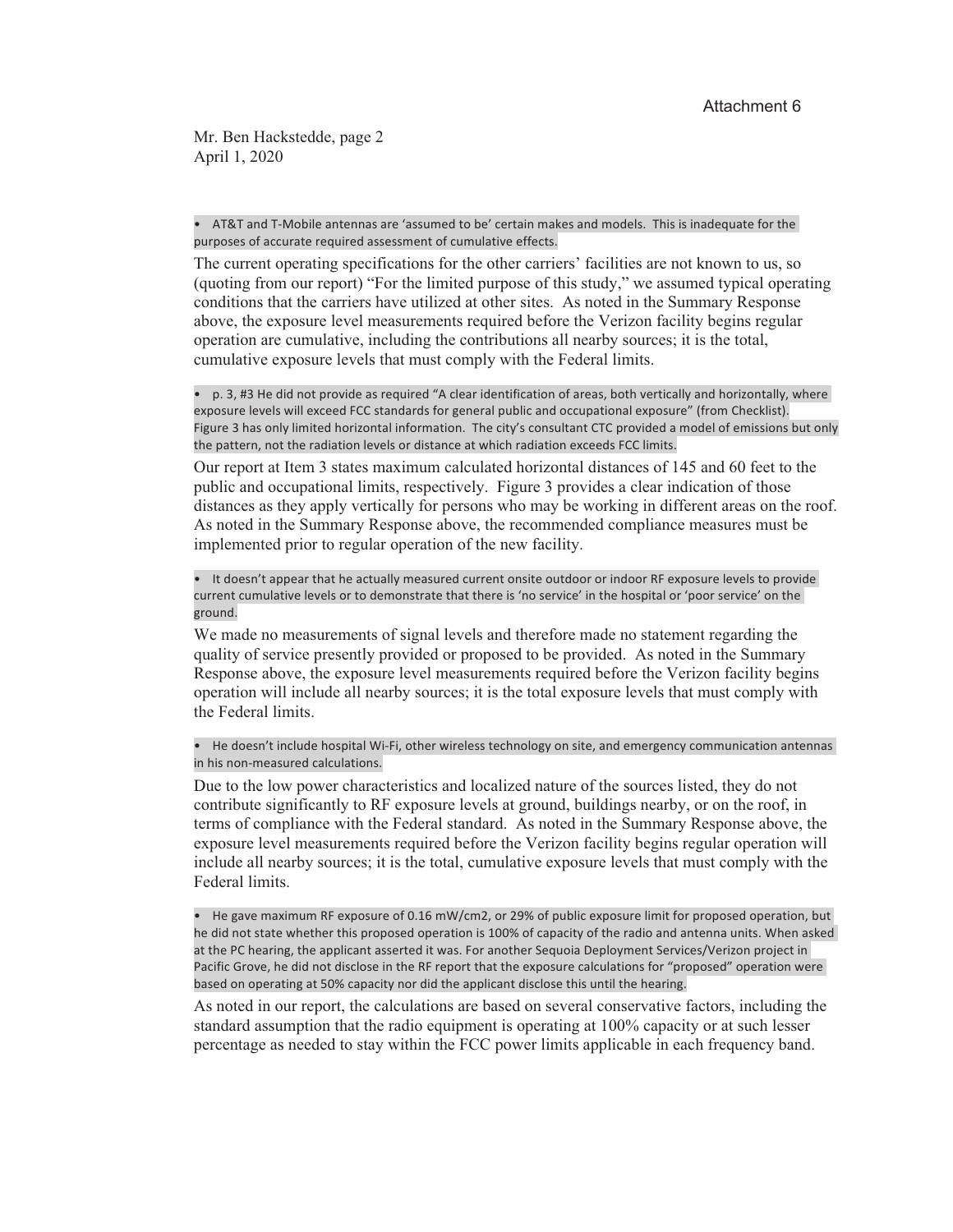Mr. Ben Hackstedde, page 3 April 1, 2020

## • Are the maximum exposure levels calculated as an average or as maximum peak levels?

The maximum calculated exposure levels are spatially-averaged, in accordance with the Federal limits, as detailed in the FCC Office of Engineering Technology ("OET") Bulletin No. 65.

• He calculated maximum ground level exposure at 29% of FCC limit for just Verizon and 30% of FCC limit for all three carriers cumulatively. That's not logical.

The antennas for the three carriers are not mounted at the same physical location, nor are they all operating in the same bands at the same power levels. These factors mean that the individual maximum levels do not necessarily occur at the same locations. At the highest cumulative level for all three together, Verizon is the main contributor and the others have lower contributions. As noted in the Summary Response above, the exposure level measurements required before the Verizon facility begins regular operation will include the other carriers and other nearby sources; it is the total, cumulative exposure levels that must comply with the Federal limits.

• He said "power level from an energy source decreases with square of the distance". There are other factors as well that complicate that calculation which he did not mention including metal surfaces, reflection, and hotspots, and these antennas will be adjacent a great of metal ductwork, conduits, and structural components. It is also unclear if he is talking about wattage or emissions levels.

The "inverse square law" is a principle from basis physics. The Appellant is indeed correct that other factors can be involved, which is why our calculations follow the FCC OET Bulletin No. 65 inclusion of a conservative reflection factor. The units for assessment of RF exposure conditions against the Federal standard is power density in milliwatts per square centimeter, that is, power passing through a unit area.

• This engineer has provided reports for past projects with omissions and false statements as well. He has violated his engineering professional code of ethics, spoken outside his area of expertise in his official capacity, misrepresented IEEE C.95 standards, and has a known bias and a conflict of interest as evidenced by documents in the public record.

I think the above comments demonstrate that there are no "omissions and false statements." I take great exception to the Appellant's allegations regarding "known bias" and "conflict of interest." I represent the facts as I know them, and I hold dear the first tenet in the California State Code of Professional Conduct for Professional Engineers (16 CCR §475): "To protect and safeguard the health, safety, welfare, and property of the public."